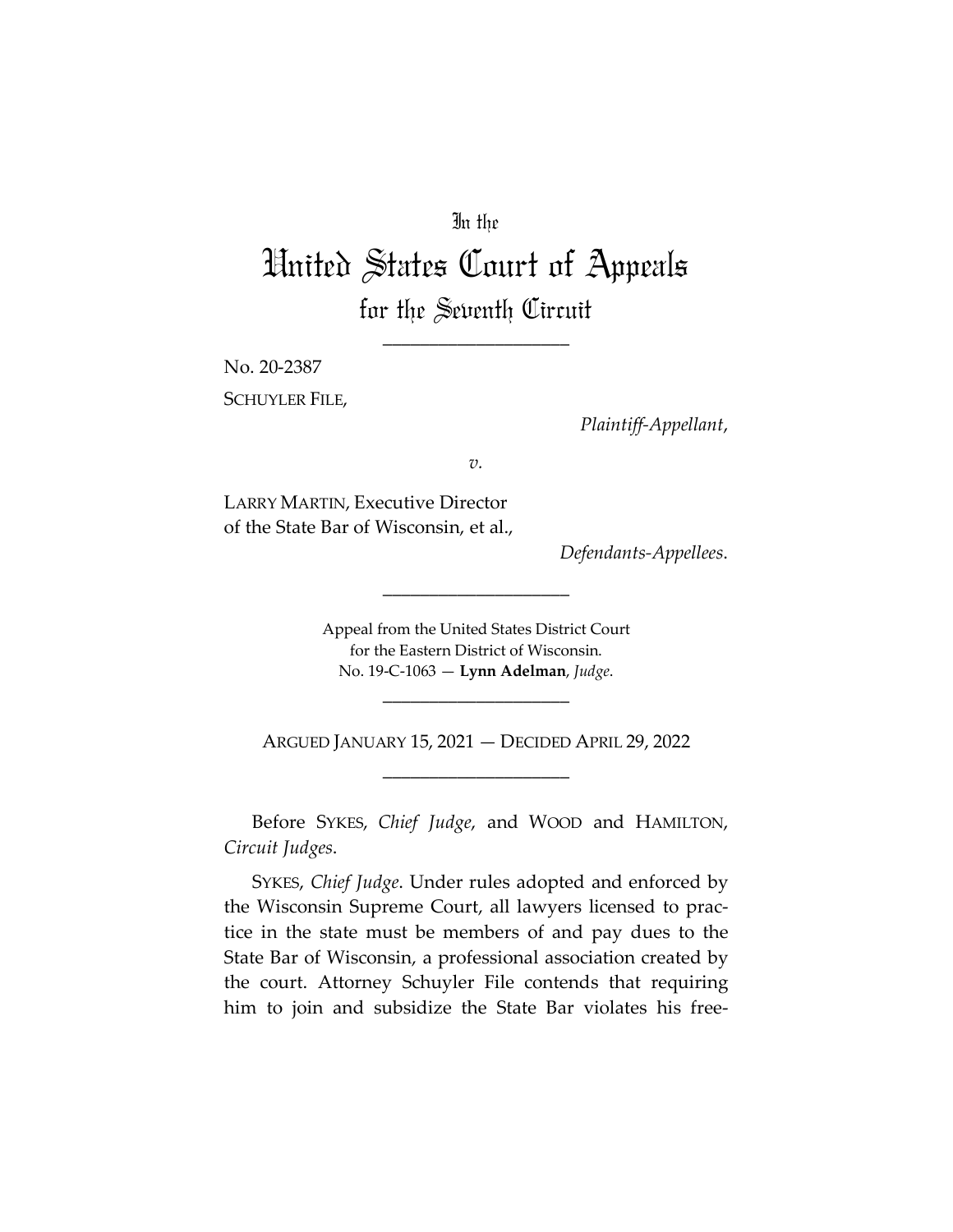speech and associational rights under the First Amendment. Recognizing that Supreme Court precedent forecloses this claim, *see Keller v. State Bar of Cal.*, 496 U.S. 1 (1990), File maintains that the Court's more recent cases—particularly *Janus v. American Federation of State, County, & Municipal Employees, Council 31*, 138 S. Ct. 2448 (2018)—implicitly overruled *Keller*.

The district court rejected this argument, and properly so. *Keller* may be difficult to square with the Supreme Court's more recent First Amendment caselaw, but on multiple occasions and in no uncertain terms, the Court has instructed lower courts to resist invitations to find its decisions overruled by implication. *Keller* is binding. We affirm.

## **I. Background**

Wisconsin lawyers must join and pay annual dues to the State Bar of Wisconsin, and active membership in the association is "a condition precedent to the right to practice law" in the state. WIS. S. CT. R. 10.01(1); *see also id.* R. 10.03(5) (establishing the dues requirement); *id.* R. 23.02(1) (providing that no person may practice law in the state without a current license issued by the Wisconsin Supreme Court and active membership in the State Bar). This regulatory regime, often called an "integrated, mandatory[,] or unified bar," *Kingstad v. State Bar of Wis.*, 622 F.3d 708, 713 n.3 (7th Cir. 2010) (quotation marks omitted), authorizes the State Bar to use membership dues to fulfill the purposes for which it was created. These include "aid[ing] the courts in … the administration of justice"; "conduct[ing] a program of continuing legal education"; and "maintain[ing] … high ideals of integrity, learning, competence[,] … public service[,] and high standards of conduct" in the bar of the state. WIS. S. CT.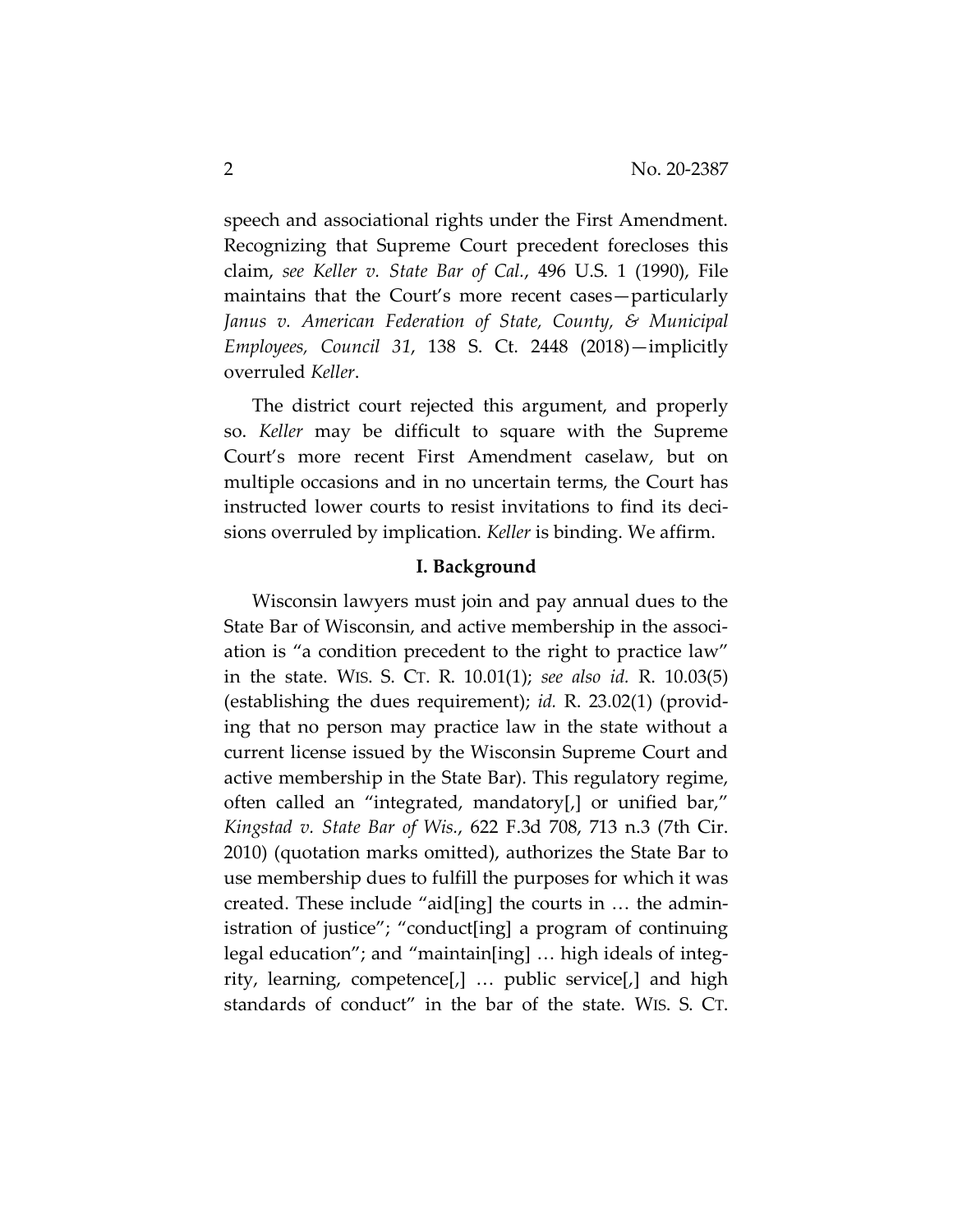R. 10.02(2). To those ends, the State Bar hosts seminars, sponsors amicus briefs, publishes a magazine, proposes legal-ethics rules, and lobbies the government. Some of these activities venture into political and socially sensitive subjects.

Failing to pay bar dues can result in serious consequences. Attorneys who fail to pay dues by the annual due date and remain delinquent after notice and the expiration of a specified grace period are automatically suspended. WIS. STATE BAR BY-LAWS art. I, § 3(a). (The administrative suspension is lifted if the delinquent lawyer pays the late dues plus a small penalty, but this remedy is not available if the dues have been in arrears for three years. *Id.* art. I, § 3(c).)

Suspended lawyers cannot practice law. *Id.*; *see also* WIS. S. CT. R. 23.02(1). The state supreme court and every judge in the state receives a certified list of all lawyers suspended for nonpayment of dues. WIS. STATE BAR BY-LAWS art. I, § 3(a). Practicing law while suspended violates state legal-ethics rules. WIS. S. CT. R. 20:8.4(f).

The Office of Lawyer Regulation—the court agency that investigates and prosecutes ethics violations—may initiate proceedings to impose additional sanctions, including full license suspension. *See, e.g.*, *In re FitzGerald*, 735 N.W.2d 913, 916 (Wis. 2007). But the Wisconsin Supreme Court, which has plenary constitutional power to regulate the legal profession in the state, is the ultimate enforcement authority for the lawyer regulatory system—including the licensing rules, bar-membership requirement, and the ethics code—and imposes discipline for violations. WIS. S. CT. R. 21.09; *see also id.* R. 21 pmbl. ("The lawyer regulation system is established to carry out the supreme court's constitutional responsibility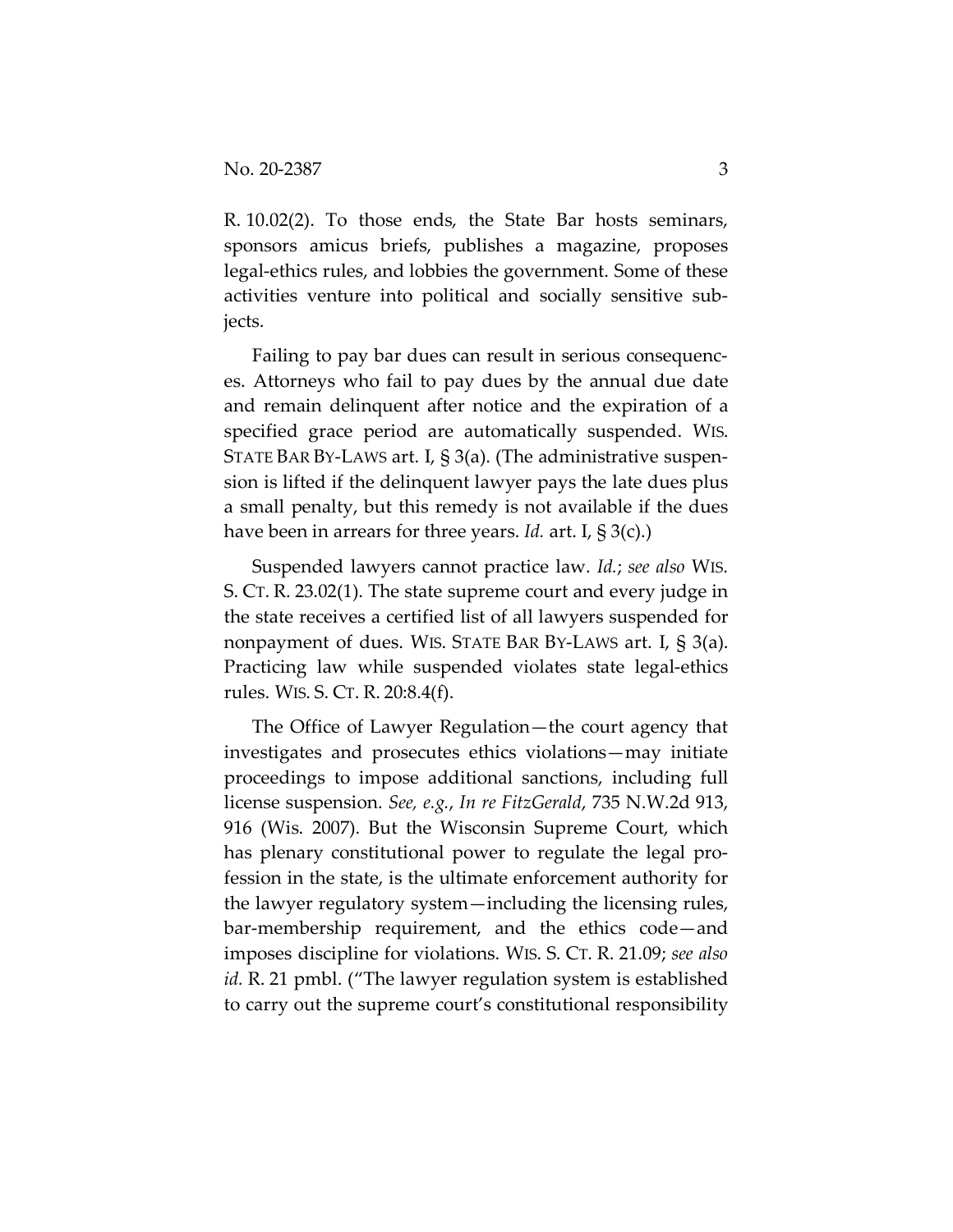to supervise the practice of law … ."). The Office of Lawyer Regulation acts pursuant to the court's authority and is the court's agent for investigating and prosecuting violations. *See id.* R. 21.13.

Schuyler File is an active, dues-paying member of the State Bar. But he does not want to be. He filed suit challenging the constitutionality of the mandatory bar, naming the association's executive director and its president and the justices of the state supreme court as defendants. He sought a declaration that the mandatory bar is facially incompatible with the First Amendment and an injunction prohibiting the defendants from enforcing the membership and dues requirements.

The justices and State Bar officials filed separate motions to dismiss for lack of subject-matter jurisdiction and failure to state a claim. *See* FED. R. CIV. P. 12(b)(1), (b)(6). Both sets of defendants argued that the Supreme Court's decision in *Keller* precludes File's claim on the merits. The justices also challenged File's standing to sue, arguing that his injury is hypothetical at best and not traceable to them. Additionally, the justices raised a defense of immunity.

The judge rejected the jurisdictional argument, holding that the injury File would suffer if he stopped paying bar dues—automatic suspension of his right to practice law—is certain enough to support his standing to bring this preenforcement suit for prospective relief. *File v. Kastner*, 469 F. Supp. 3d 883, 886–87 (E.D. Wis. 2020). The judge also rejected the justices' immunity claim, relying on *Pulliam v. Allen,*  466 U.S. 522, 541–42 (1984). *File*, 469 F. Supp. 3d at 888. Moving to the merits, the judge dismissed the case, ruling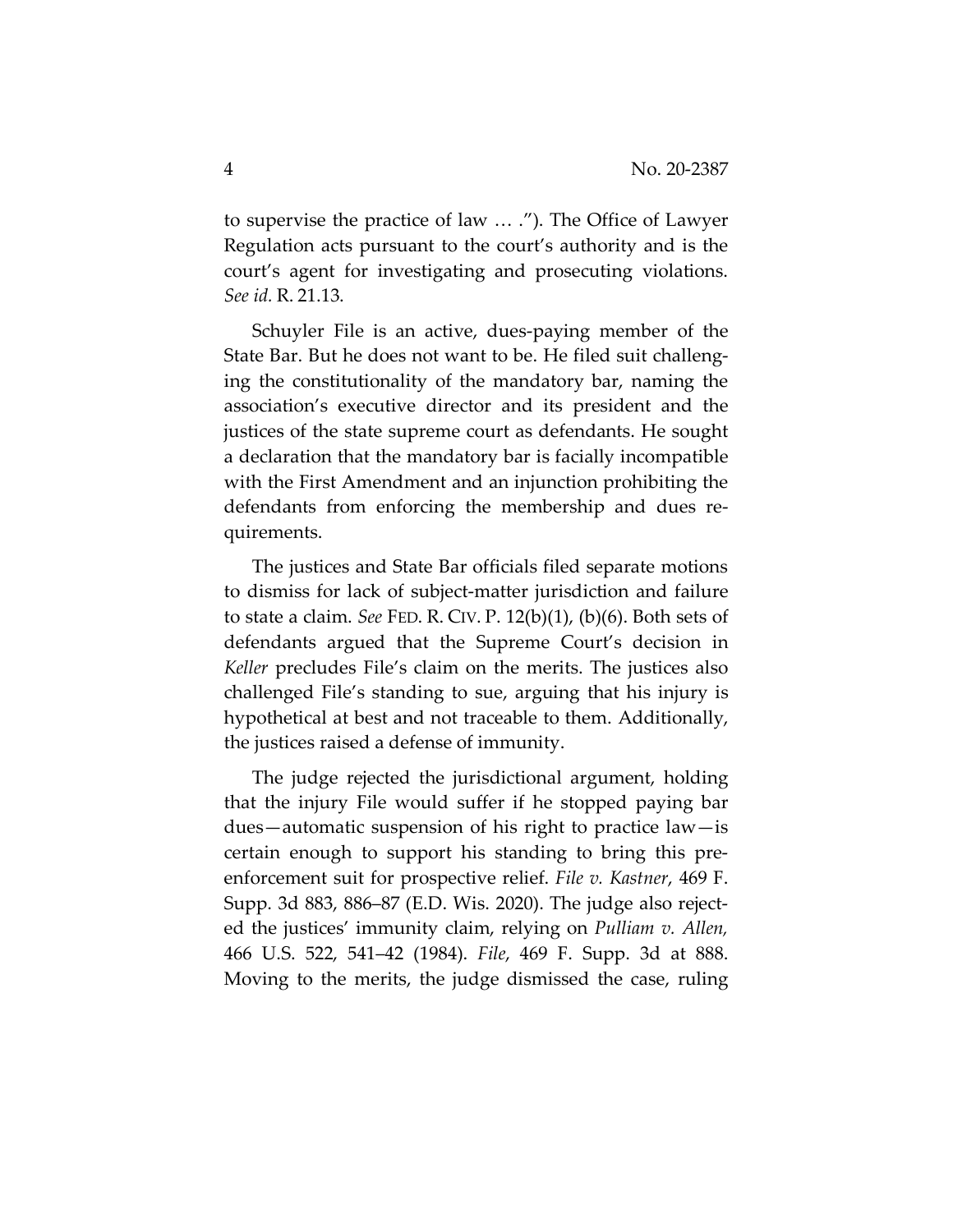that File's claim "is foreclosed by *Keller*, which only the Supreme Court may overrule." *Id.* at 891.

## **II. Discussion**

We review the judge's dismissal order de novo. *Price v. City of Chicago*, 915 F.3d 1107, 1110 (7th Cir. 2019). Our first order of business is the question of standing. The justices (but not the State Bar officials) argue that File alleged nothing more than a hypothetical injury and thus lacks standing to sue.

Article III limits the federal judicial power to "Cases" and "Controversies," which in turn requires the party invoking the jurisdiction of the federal court to establish his standing to sue. *Spokeo, Inc. v. Robins*, 578 U.S. 330, 338 (2016). To do so, the plaintiff "must demonstrate (1) that he or she suffered an injury in fact that is concrete, particularized, and actual or imminent, (2) that the injury was caused by the defendant, and (3) that the injury would likely be redressed by the requested judicial relief." *Thole v. U.S. Bank N.A.*, 140 S. Ct. 1615, 1618 (2020).

As noted, this is a pre-enforcement suit: File seeks prospective relief based on the threat of injury—suspension of his right to practice law—if he were to refuse to pay bar dues. "It is well-established that pre-enforcement challenges are within Article III." *Ezell v. City of Chicago*, 651 F.3d 684, 695 (7th Cir. 2011) (quotation marks and alterations omitted). For this type of claim, the Article III minimums are satisfied when "there exists a credible threat of prosecution." *Susan B. Anthony List v. Driehaus*, 573 U.S. 149, 159 (2014) (quotation marks omitted). A person need not violate the law and risk prosecution to bring a pre-enforcement challenge. *Ezell*,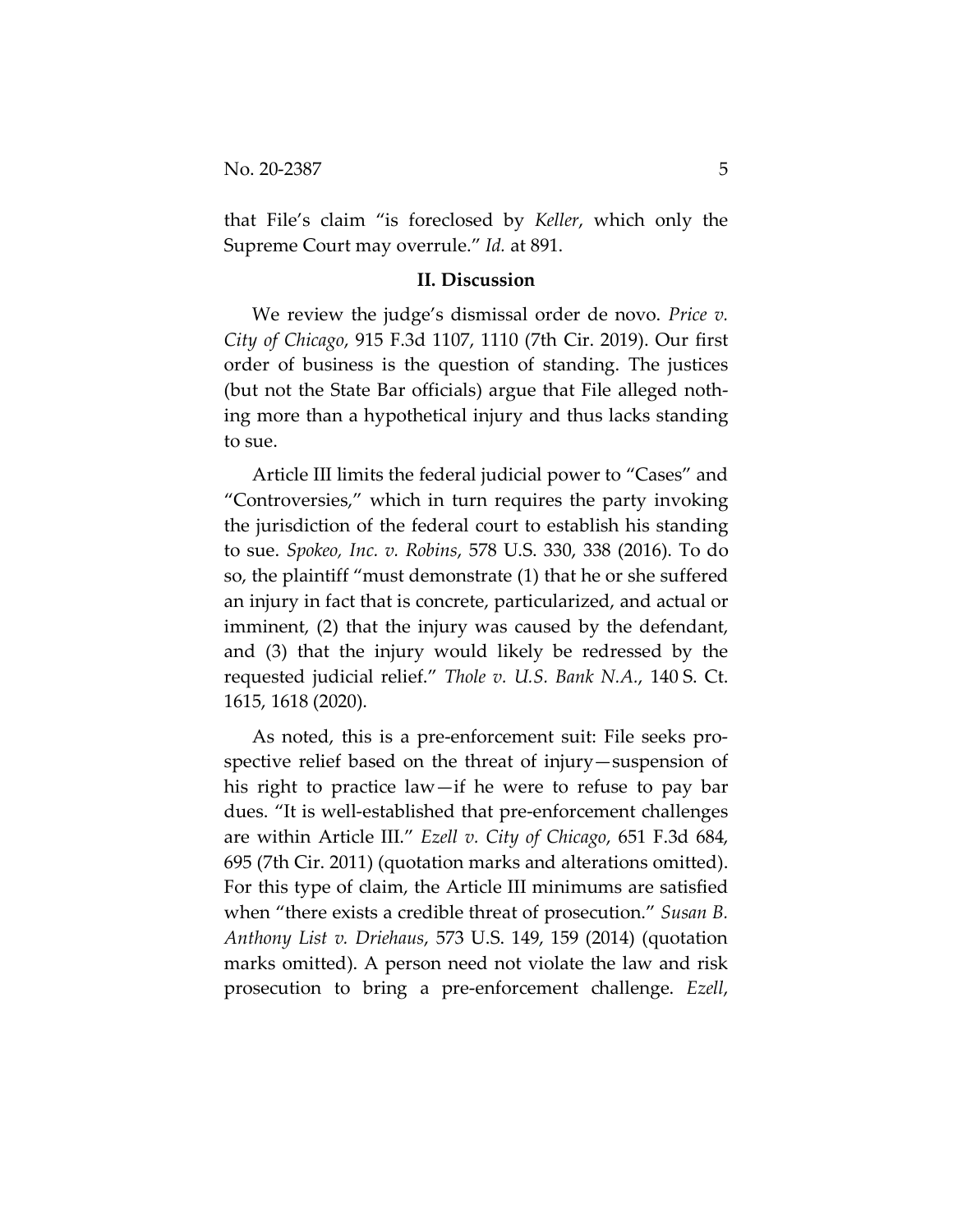651 F.3d at 695; *see also Schirmer v. Nagode*, 621 F.3d 581, 586 (7th Cir. 2010). A credible threat of prosecution is sufficient to establish injury in fact; an actual prosecution or other enforcement action is not necessary. *Driehaus*, 573 U.S. at 159.

The justices insist that the threat of disciplinary action against File is entirely hypothetical. That's a puzzling argument in the context of this regulatory scheme. An attorney who fails to pay bar dues is administratively suspended from the practice of law, and every judge in the state receives a list of suspended lawyers. Practicing law while administratively suspended is an ethics violation subject to additional discipline. Under the court's own rules, there is more than a credible *threat* of enforcement: the penalty for nonpayment of dues—administrative suspension of the right to practice law—is *automatic* and universally applicable.

It does not matter that the State Bar processes administrative suspensions or that the Office of Lawyer Regulation initiates misconduct proceedings against lawyers who practice law while suspended. As we've explained, the Wisconsin Supreme Court is the ultimate regulatory authority for the practice of law in the state; it promulgates and enforces the rules governing attorney licensure, bar membership, and ethics. The respective roles of the State Bar and the Office of Lawyer Regulation flow directly from the court.

The justices rely on *Crosetto v. State Bar of Wisconsin*, 12 F.3d 1396 (7th Cir. 1993), but the relevant holding in that case is narrow and does not support their contention that File lacks standing to sue in federal court. Like this case, *Crosetto* was a challenge to Wisconsin's mandatory bar; the plaintiffs named the State Bar, its executive director, and the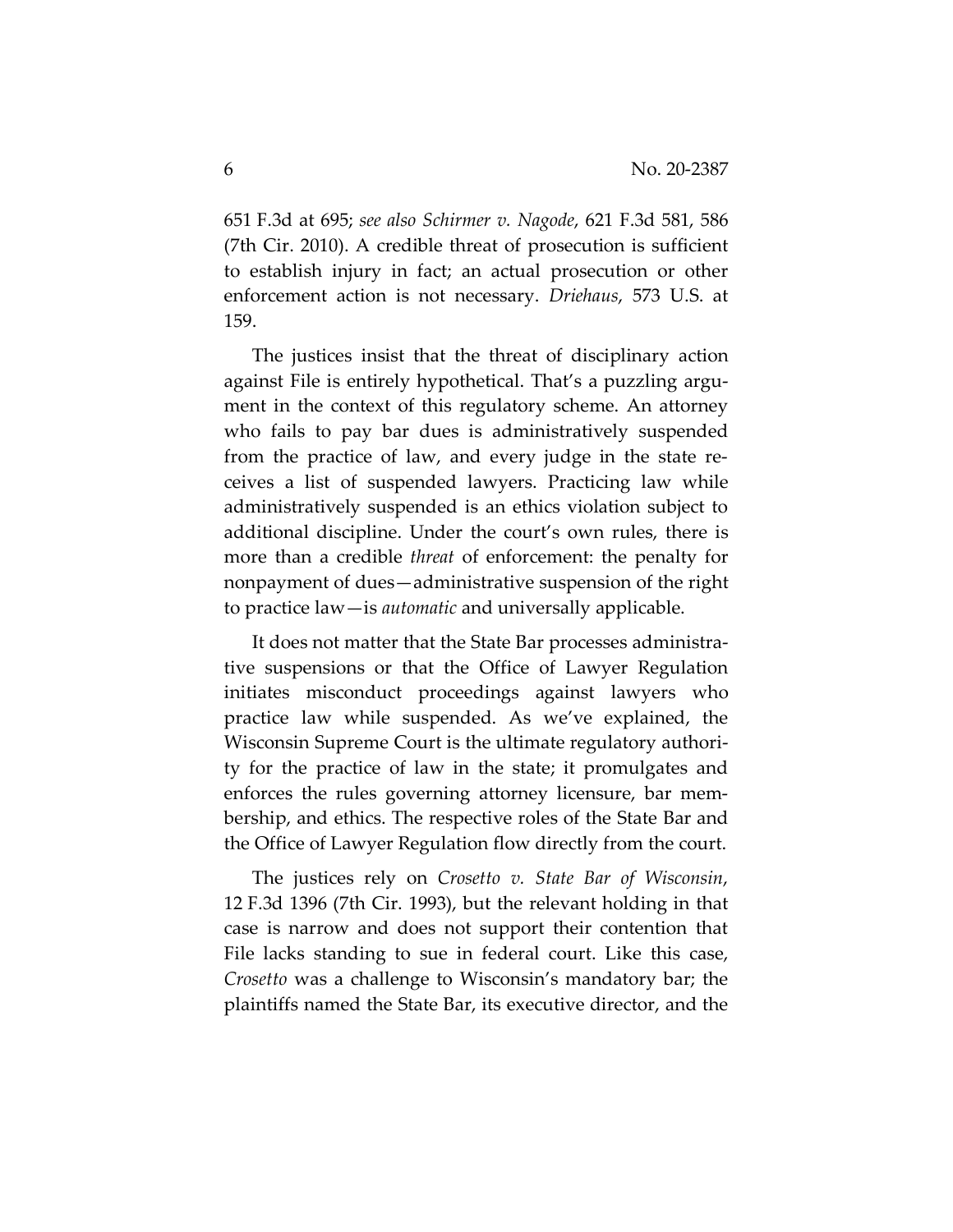justices of the state supreme court as defendants. We affirmed the dismissal of the justices from the suit, explaining that the plaintiffs' attorney had conceded in oral argument "that he was unaware of any Wisconsin lawyer ever being disciplined by the [j]ustices for that lawyer's failure to pay dues to the integrated bar." *Id.* at 1403. Based on that concession, we held that the claim against the justices was unripe. *Id.*

Our ripeness holding must be understood in the context of the arguments raised and addressed in the case. Importantly, the automatic administrative suspension was never discussed. Moreover, *Crosetto* was decided long before the elaboration of pre-enforcement standing principles in *Driehaus*, *Ezell*, and *Schirmer* (among other cases). Our ruling in *Crosetto* was therefore a limited one; it does not control here.

The justices also reprise their immunity defense, which turns on a proper understanding of the nature of the claim raised in this suit. The justices enjoy immunity from suits challenging the exercise of their legislative power to draft and promulgate rules regulating the legal profession. *Sup. Ct. of Va. v. Consumers Union of the U.S., Inc.*, 446 U.S. 719, 734 (1980). In contrast, they are not immune when sued in their prosecutorial or enforcement capacity—*provided* that the suit seeks prospective relief against the enforcement of the regulatory regime. *Id.* at 736–37; *Reeder v. Madigan*, 780 F.3d 799, 805 (7th Cir. 2015).

In the district court, the parties debated which of these two roles best describes the capacity in which the justices have been sued here. The district judge, however, chose a third option. He construed File's suit as a claim against the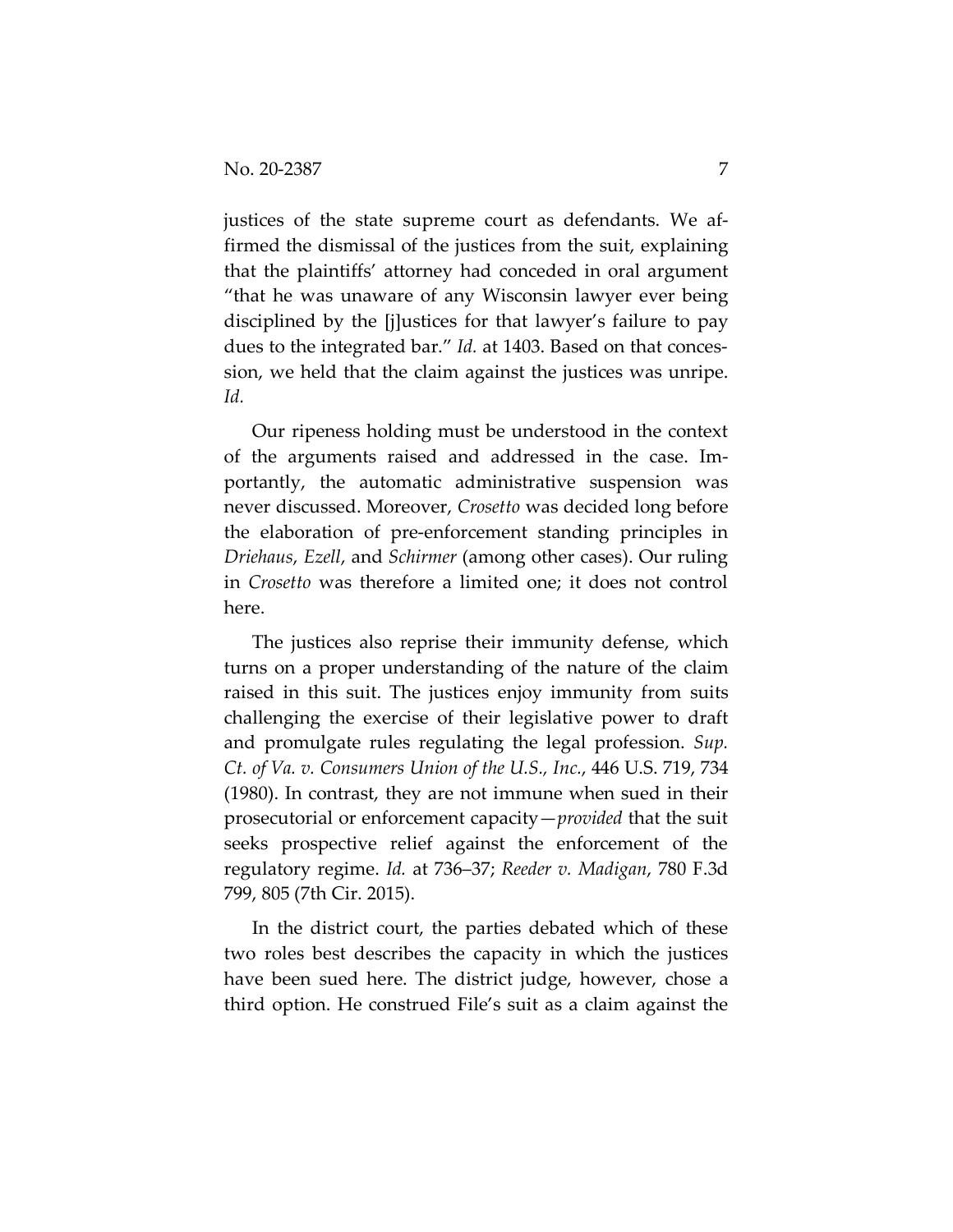justices in their judicial capacity "as adjudicators of disciplinary matters." *File*, 469 F. Supp. 3d at 888. Relying on *Pulliam*, 466 U.S. at 541–42, he held that the justices are not immune. *File*, 469 F. Supp. 3d at 888.

The judge reached the right destination by the wrong route. This is a straightforward pre-enforcement suit seeking prospective relief enjoining the justices from enforcing the requirements of State Bar membership and payment of compulsory dues. In short, the justices have been sued in their enforcement capacity, not their legislative or judicial capacity. *See Sup. Ct. of Va.*, 446 U.S. at 734 (listing the "issuance of, or failure to amend" legal-ethics rules as legislative activities and "hear[ing] appeals" as adjudicative activity).

The justices resist this conclusion, arguing that because the Office of Lawyer Regulation initiates and prosecutes disciplinary proceedings, their role with respect to the rules regarding bar membership is legislative only. As we've noted, however, the court has plenary constitutional authority to regulate the legal profession. *In re Crandall*, 754 N.W.2d 501, 507 (Wis. 2008) ("[B]ecause the constitutional grants of authority obligate this court to ensure that courts function efficiently and effectively to provide for the due administration of justice, this court has the inherent and exclusive authority and power to regulate and discipline members of the bar in this state."). The court created the Office of Legal Regulation, which acts as its agent in the investigation and initiation of misconduct complaints. The court supervises and controls the actions of the agency and remains the ultimate enforcement authority for the regulation of the bar. WIS. S. CT. R. 21 pmbl.; *id.* R. 21.03 (providing that the director of the Office of Lawyer Regulation is appointed by and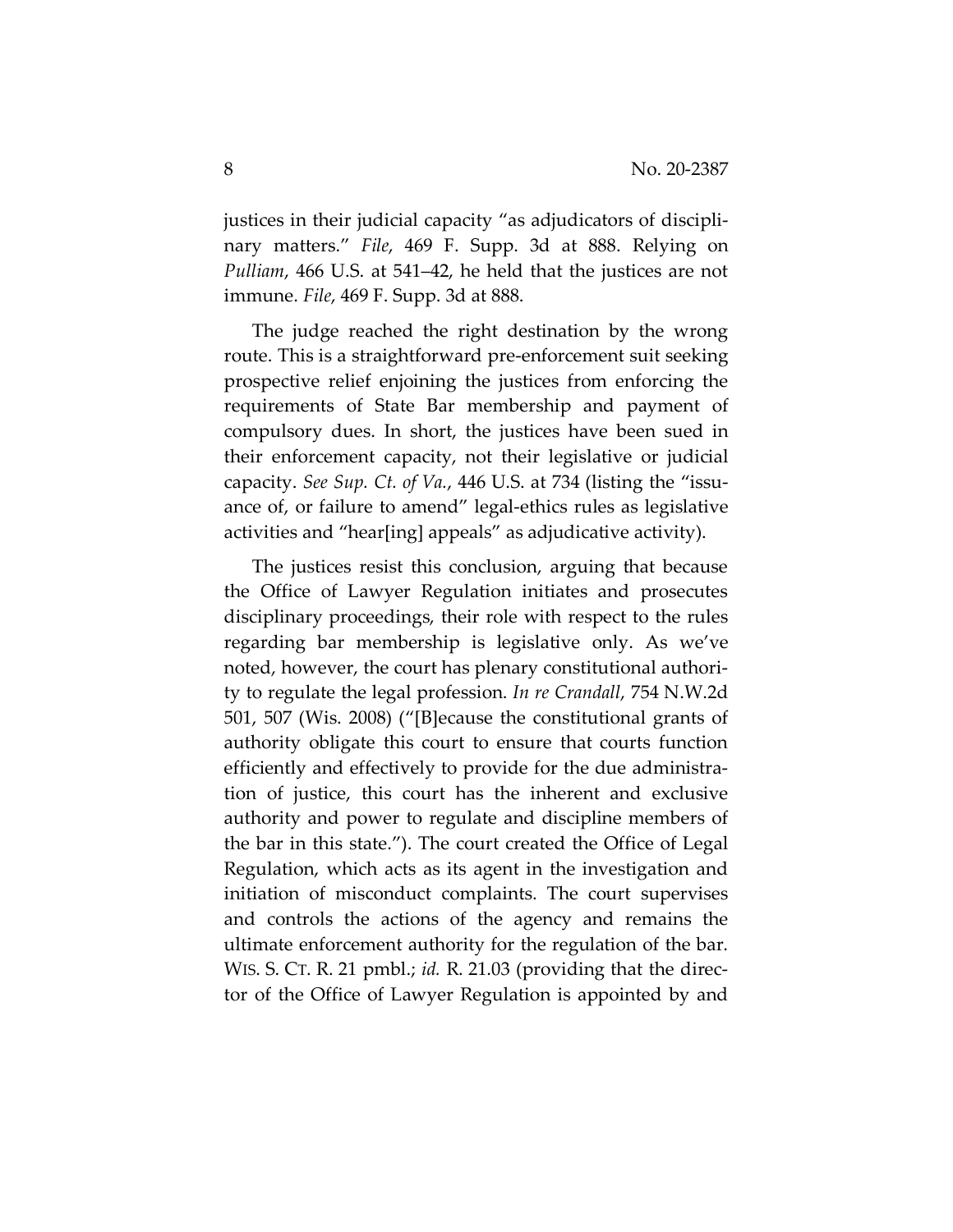serves at the pleasure of the state supreme court); *id.* R. 21.12, 21.13 (providing that all components of the lawyer regulatory system act on behalf of the state supreme court). Because File seeks prospective relief enjoining the justices from enforcing the requirements of the mandatory bar, they are not immune.

Before moving on, a few words about the judge's reason for rejecting the justices' immunity claim. As we have noted, he reached the right result for the wrong reason. It was error to rely on the Supreme Court's decision in *Pulliam*, which interpreted § 1983 to permit a claim for prospective relief against a judicial officer acting in his judicial capacity. 466 U.S. at 541–42. Congress abrogated *Pulliam*'s holding in 1996 by amending § 1983 to expressly bar such claims. Federal Courts Improvement Act of 1996, Pub. L. No. 104- 317, § 309, 110 Stat. 3847, 3853. As amended, § 1983 provides that "in any action brought against a judicial officer for an act or omission taken in such officer's judicial capacity, injunctive relief shall not be granted unless a declaratory decree was violated or declaratory relief was unavailable." Though we have not had occasion to note the statutory abrogation of *Pulliam*, other circuits have done so. *See, e.g.*, *Bolin v. Story*, 225 F.3d 1234, 1242 (11th Cir. 2000); *Justice Network Inc. v. Craighead County*, 931 F.3d 753, 763 (8th Cir. 2019); *Moore v. Urquhart*, 899 F.3d 1094, 1104–05 (9th Cir. 2018); *Allen v. DeBello*, 861 F.3d 433, 439 (3d Cir. 2017).

Summing up, File has standing to bring this preenforcement suit against the justices for an injunction blocking the enforcement of the rules requiring bar membership and payment of dues. And because the suit seeks prospec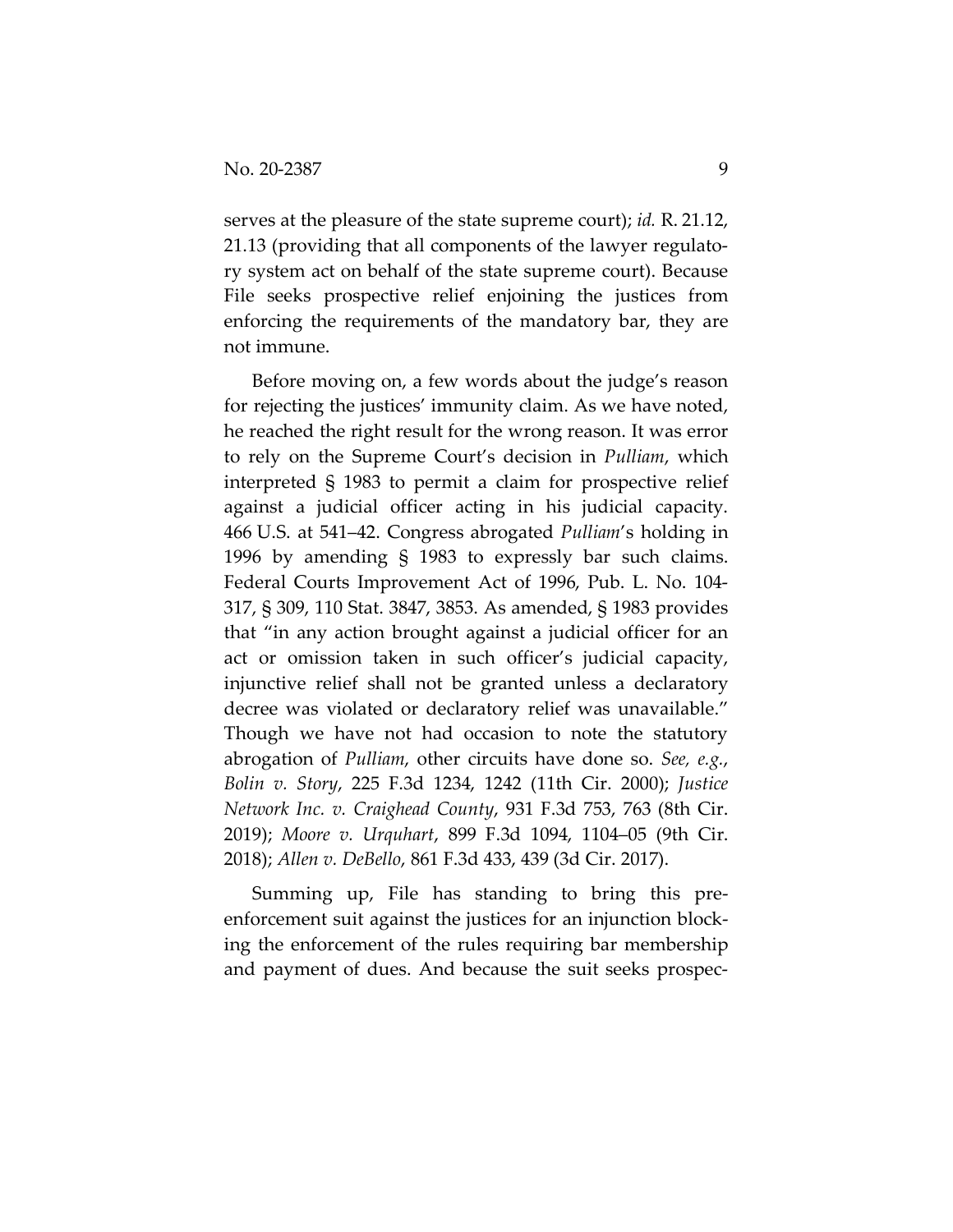tive relief against them in their enforcement capacity, they are not immune.

With those threshold questions resolved, we come now to the merits. Our discussion can be brief. File's claim is squarely foreclosed by the Supreme Court's decision in *Keller*, which held that the compelled association required by an integrated bar is "justified by the State's interest in regulating the legal profession and improving the quality of legal services." 496 U.S. at 13. *Keller* further held that an integrated state bar "may … constitutionally fund activities germane to those goals out of the mandatory dues of all members." *Id.* at 14.

The Wisconsin Supreme Court follows *Keller* precisely. *See* WIS. S. CT. R. 10.03(5)(b)1 (providing that "[e]xpenditures that are not necessarily or reasonably related to the purposes of regulating the legal profession or improving the quality of legal services" may not be funded by compulsory dues). The court's rules also provide for an optional annual dues deduction for activities that are not germane to the purpose identified in *Keller* and thus may not be funded by compulsory dues. *Id.* R. 10.03(5)(b)2*.*<sup>1</sup>

File responds that *Keller* has been fatally undermined by more recent Supreme Court cases, culminating with *Janus*. The tension between *Janus* and *Keller* is hard to miss. *Keller*  rests largely on *Abood v. Detroit Board of Education*, 431 U.S.

<sup>1</sup> File has not raised a *Keller* "germaneness" challenge to any specific State Bar activity funded through compulsory dues. Nor has he challenged the adequacy of the dues-deduction procedures or raised a freestanding compelled-association claim distinct from his compelledspeech claim challenging the compulsory dues.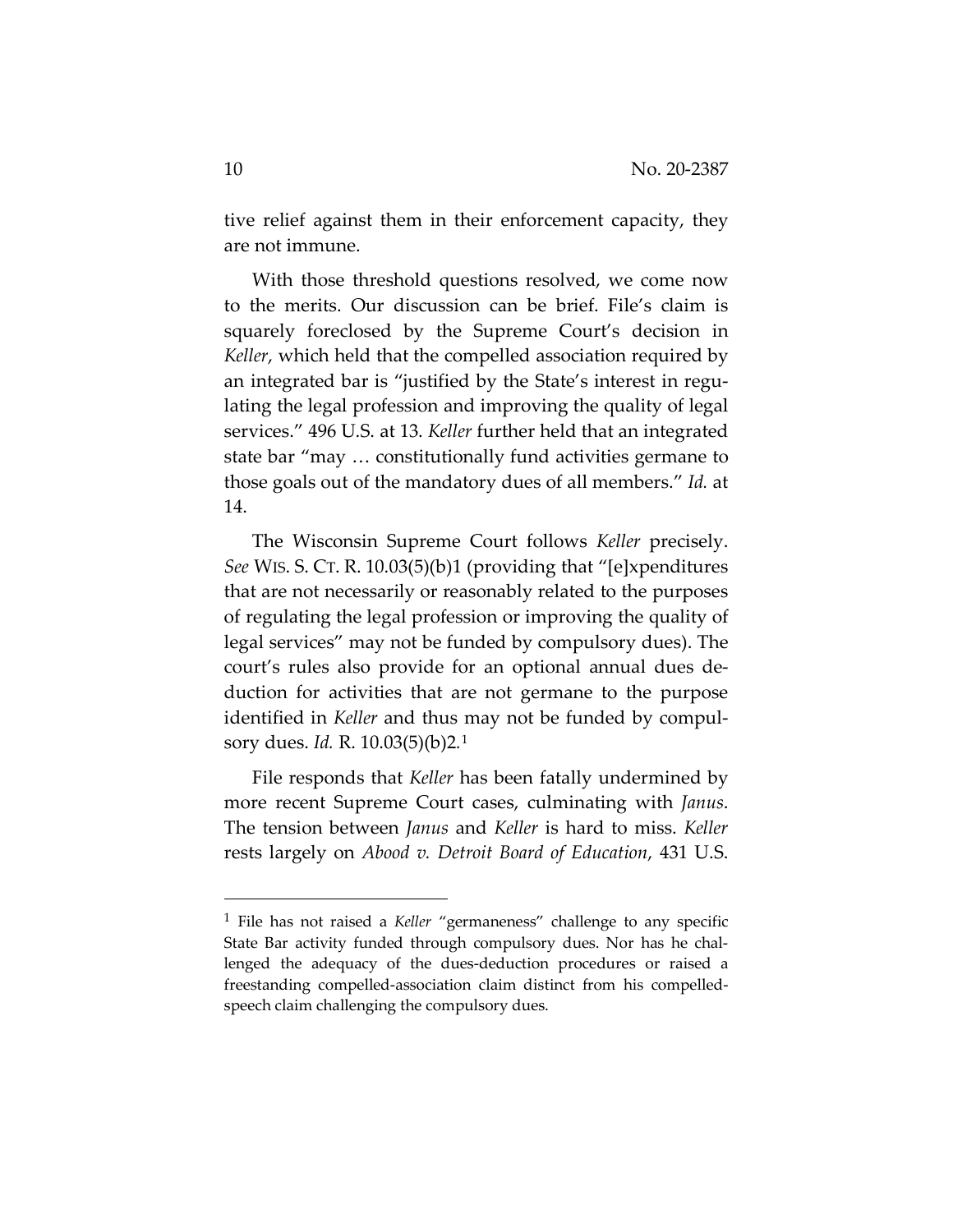209, 235–36 (1977), which rejected a First Amendment challenge to a law requiring public employees to pay mandatory union dues. Analogizing the relationship between a union and its members to the relationship between a state bar association and its members, *Keller* applied *Abood* to uphold California's mandatory bar. 496 U.S. at 12. The Court overruled *Abood* in *Janus*, holding that it "was poorly reasoned," had "led to practical problems and abuse," and was "inconsistent with other First Amendment cases and ha[d] been undermined by more recent decisions." 138 S. Ct. at 2460.

With *Abood* overruled, the foundations of *Keller* have been shaken. But it's not our role to decide whether it remains good law*.* Only the Supreme Court can answer that question. *See State Oil Co. v. Khan*, 522 U.S. 3, 20 (1997) ("[I]t is this Court's prerogative alone to overrule one of its precedents."). Though we long ago suggested that a lower court might be free to declare that a Supreme Court precedent has been overruled by implication, *see Levine v. Heffernan*, 864 F.2d 457, 461 (7th Cir. 1988), we now know that's incorrect. The Court's instructions are clear: "If a precedent of this Court has direct application in a case, yet appears to rest on reasons rejected in some other line of decisions, the Court of Appeals should follow the case [that] directly controls, leaving to this Court the prerogative of overruling its own decisions." *Agostini v. Felton*, 521 U.S. 203, 237 (1997) (quotation marks omitted).

On this understanding, we have already declined an invitation to find that *Janus* implicitly overruled *Keller*, though we did so in an unpublished summary decision. *Jarchow v. State Bar of Wis.*, No. 19-3444, 2019 WL 8953257, at \*1 (7th Cir. Dec. 23, 2019). Other circuits have reached the same